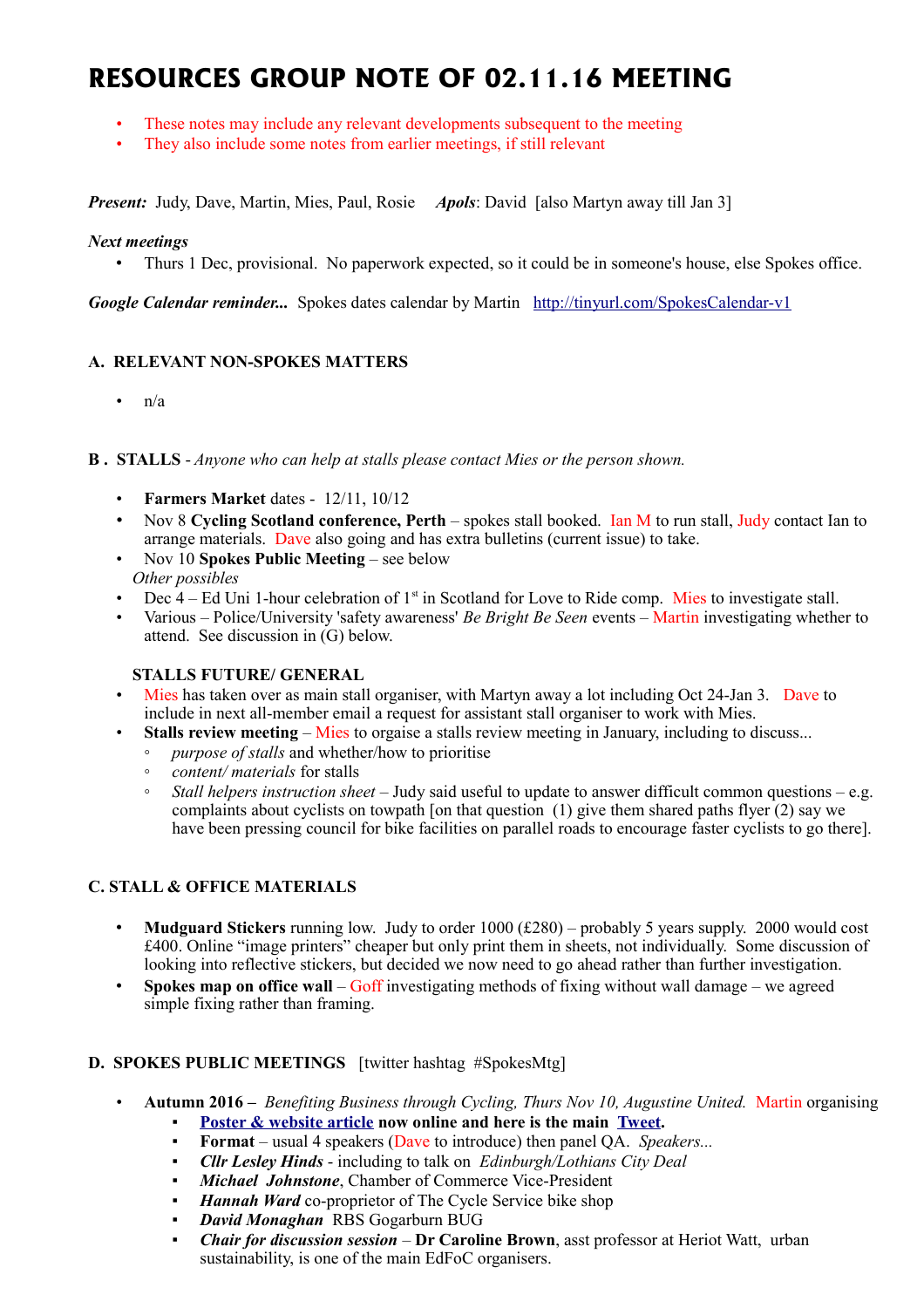- *Organisers*: Refreshments Judy; Stall Rosie; Membership stall Paul (Dave to prepare) materials for Paul). Projection – Ian M; **Notes** – Mies.
- *Audience OA:* We will leave a form on seats for people to write examples they know of, or ideas, re linking cycling & business. Will also take the opportunity to find out about audience, how they heard of the meeting, etc. Martin to draft the form, Dave to print.
- **Spring 2017** Council elections hustings. **Date of election** Thurs 4 May. Martin has contacted Augustine United probable dates April 6 or March 30 (Thursdays).

# **E. SPOKES MAPS**

- **Shop/ bulk sales** Peter Hawkins has taken over from Ian Maxwell.
- Edinburgh edition on **new base map** (XYZ) to allow electronic version no likelihood any time soon.
- New **Glasgow edition** was paid for by the council, 12500 copies, and is available free (on ordinary paper) at council events and Glasgow Bike Station (through their Better Way to Work project) – not in bike shops. Electronic version also downloadable for smartphones. Development of a paid-for printed water/tearresistant version is currently on hold as Ian is very short of time.
- Longer term spokes maps future unclear as Ian very busy at work and Tim unsure about doing future maps. On the other hand, David Gardiner has come in and done a lot on the reverse of the new Edinburgh map. May be a meeting of the maps group to discuss  $-\text{Dave}$  to contact maps group.
- **Employer initiative -** Grant of £2500 towards map obtained from Edinburgh Council, in exchange for which we promised copies for the Council (for schools or employers) and that we would run an employer initiative. David liaising with Judith on this. 50 flat copies now delivered to Council (proably will to be pinned up in all schools); and employer bulk offer has just been included in a Council sustainability newsletter to employers, notifying of our bulk prices – orders to the maps@.. address, handled by Peter.
- **Surplus existing Ed maps A**pprox 400-500 remaining copies need to find a good use for them without jeopardising sales of the new map. Offer to schools for use in classes [now on website.](http://www.spokes.org.uk/spokes-maps/9th-edition-edinburgh-maps-schools-offer/) Dave has tweeted the offer to all schools for which he has addresses (about 15 each primary  $\&$  secondary). Mies is main organiser, with Martin helping delivery – but hope can mainly deliver c/o Council. If response too low (by 11 Nov), Mies will contact other schools by email and/or via council. Judy to get the maps to the office from store and from Tim. Already request for 20 (Bangholm) via David M (Judy to deliver??) and Mies has had first email request, for approx 20. Mies to keep a note of what recipients say they will be used for.

## **F. SUMMER COMPETITION 2017**

• Agreed Judy suggestion, *Simple cycling improvements* - simple improvements, by Council or others, at low cost, to improve existing everyday journeys and/or encourage more people to cycle.

## **G. TRAFFIC COUNT**

- Barbara organising for Tues 15 November.
- Chris Hill wanted to take up-to-date photos of the counters. Dave to contact Barbara/ Chris.

## **H. MOTORIST AWARENESS CAMPAIGN – 'BIKE ALERT'**

- *Video & leaflet at [www.spokes.org.uk/videos](http://www.spokes.org.uk/videos)*. In total ~3000 leaflets used at schools events, 2000 in mailout; 5000 remaining.
- *6*  $6<sup>th</sup>$  *former sessions 2016* coordinated by Martin working with others found from previous events and emails to people who had ticked speaking for spokes or helping at stalls.
	- **WL**, Aug 30-Sep 1; **EL/ML** (joint event) also Aug 30–Sep 1; Went well.
	- **Edinburgh**, Oct 3-6. Very successful with all 8 sessions covered, 300 or so students at each.
	- Pleased with number & quality of spokes members who volunteered and intersted in future activities.
- *Other uses* driving schools, police rehab, etc, etc, being discussed by Martin & Mies. Mies looking out previous database of such addresses [but now rather old] and Martin to contact 2 or 3 such bodies to get a feeling for likely levels of interest/non-interest. We need to be wary of offering to provide speakers unless we can find a panel of a few potential speakers, e.g. from the above volunteers.
- *Official launch of video/leaflet?* Martin and Mies had discussed, but decided now little value in a launch.
- Mies & Martin had visited Ian Fyfe & daughter, to explain use of the video & leaflet much appreciated.
- Possible article about the Schools events/ Bike Alert project etc for website Martin & Mies to do a draft.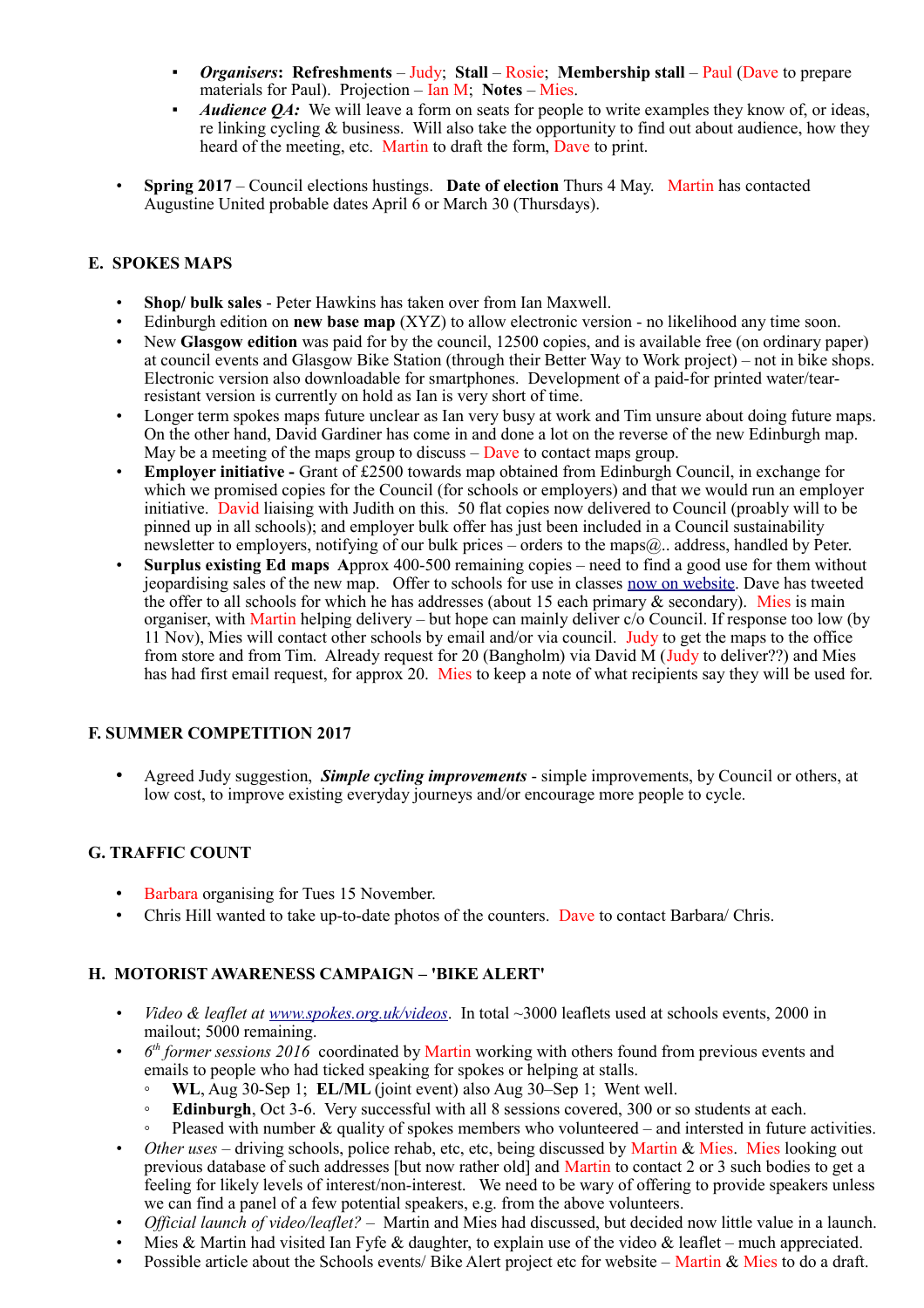# **J. SAFETY GROUP**

- Martin considering setting up a Safety group, now that a good number of Spokes members have been involved at the 6<sup>th</sup> former sessions and interested in some continuing involvement. Major aims would be to promote safer cycling in a positive way, not making cycling look dangerous, and trying to influence council, police, etc, to use similar approach. The group could also get involved with police / streets ahead initiatives, working with Resources on stall staffing and other overlapping matters.
- Ben Bate (Spokes presumed liability person), Donald Urquhart (Cycling UK) and Brenda Mitchell (Cycle Law Scotland + Roadshare Presumed Liability campaign), Bruce Whitehead (journalist and activist) interested in a group.
- Martin has emailed CEC Road Safety Team (Allan Hoad, Caroline Warhurst from Edinburgh Police's contact), Police Scotland (Edinburgh - Dominic Doyle who went to West Midlands to look at their Safe Passing initiative) and Living Streets (Stuart Hay) to talk about their activities and how we might work together. No replies yet.
- We discussed [Edinburgh Uni / police "Be Bright, Be Seen" events](http://www.ed.ac.uk/transport/news/be-bright-be-seen-and-what-cyclist)  next ones are 3rd and 10th November. Unclear whether there will be stalls. Streets Ahead (CEC road safety project) are mentioned on event poster so assume they will be involved. Martin going for a look see. Also, unsure whether to take part – we agreed it is vital for cyclists to be aware of road dangers, but need to avoid suggesting cycling is particulary dangerous, and also need to tackle the source of the problem rather than just the victims. Martyn had done stalls last year and thought it worthwhile.
- Hi-Viz discussion ... it seems a common-sense precaution but evidence is remarkably thin [e.g. [West](https://trafficwmp.wordpress.com/)  [Midlands police blog\]](https://trafficwmp.wordpress.com/) so must not be promoted in a way that makes cyclists feel they will definitely be seen.
- *CEC Streets Ahead* Martin trying to find out why we are not invited to participate in Streets Ahead planning meetings (Mies used to attend). Mies thinks similar meetings with outside representation may no longer happen at all because 2 key enthusiastic personnel left (Steven Murrell & ?police person).
- [later thought] Another possible project that could be considered by such a group would be Bill Neilson's suggested project – identification of traffic offences [Resources Gp notes of 6.11.13].

#### **K. 40TH ANNIVERSARY - 2017**

- Mies, Martin, Rosie, Martyn to form a subgroup to develop & progress ideas. Anything involving a lot of work should only be done if to be seen by lots of people, to be worthwhile effort. Suggestions...
	- **Scottish Parliament reception** suggested by Ian M. Would be great but could be a lot of organising, to get displays, invite relevant people, etc. Need to ask well in advance via a supportive MSP – Alison Johnstone MSP the obvious one now that Sarah Boyack is not there. Martin to discuss this with Ian.
	- $\degree$  Or **Council reception** as for previous anniversary  $25<sup>th</sup>$ ? 30<sup>th</sup>? Must ask well before, via councillor.
	- **Exhibition** as we had for ?25th anniversary, touring Edinburgh libraries and other public outlets. A lot of work, but seen by many people. Mies was involved in previous exhibition, with Euan Renton.
	- **Public meeting** celebrating the history. Could be one of our regular public meetings, or additional. Martin was involved in an anniversary meeting in Bristol, but a lot of work for relatively small number of people, 25ish. If we have an exhibition it could also be displayed at a public meeting.
	- **Minimal effort option** Just have a pub evening, booking a pub room possibly combine with AGM.
	- **Video documentary** of Spokes history/ achievements/ lessons Rosie to investigate college/uni student project possibilities.

#### **L. SUPERMARKETS PROJECT**

- Postponed meantime. Offer from Joe Taylor, who works for Cockburn, to get involved invite him next time we discuss this? Dave to contact Iain re whether he would like to pass this on.
- $\bullet$  Iain had circulated email with  $2^{nd}$  version of draft good practice guide some time ago. Once we are closer to being ready to use it and reasonably happy with the content we'll ask David Gardiner or Tim if they have time to do a professional layout.
- **Aim of the good practice guide … to be used as follows ...**
	- to enable members to lobby their local shops/supermarket, as an individual on their own initiative.
	- to contact local regional managers of all supermarket chains, with the aim to find at least one willing to undertake an exemplary project covering all their stores – this would need one or more people within Resources Group (or other in Spokes) to take this on. The person could then potentially also work with locals from the above bullet point.